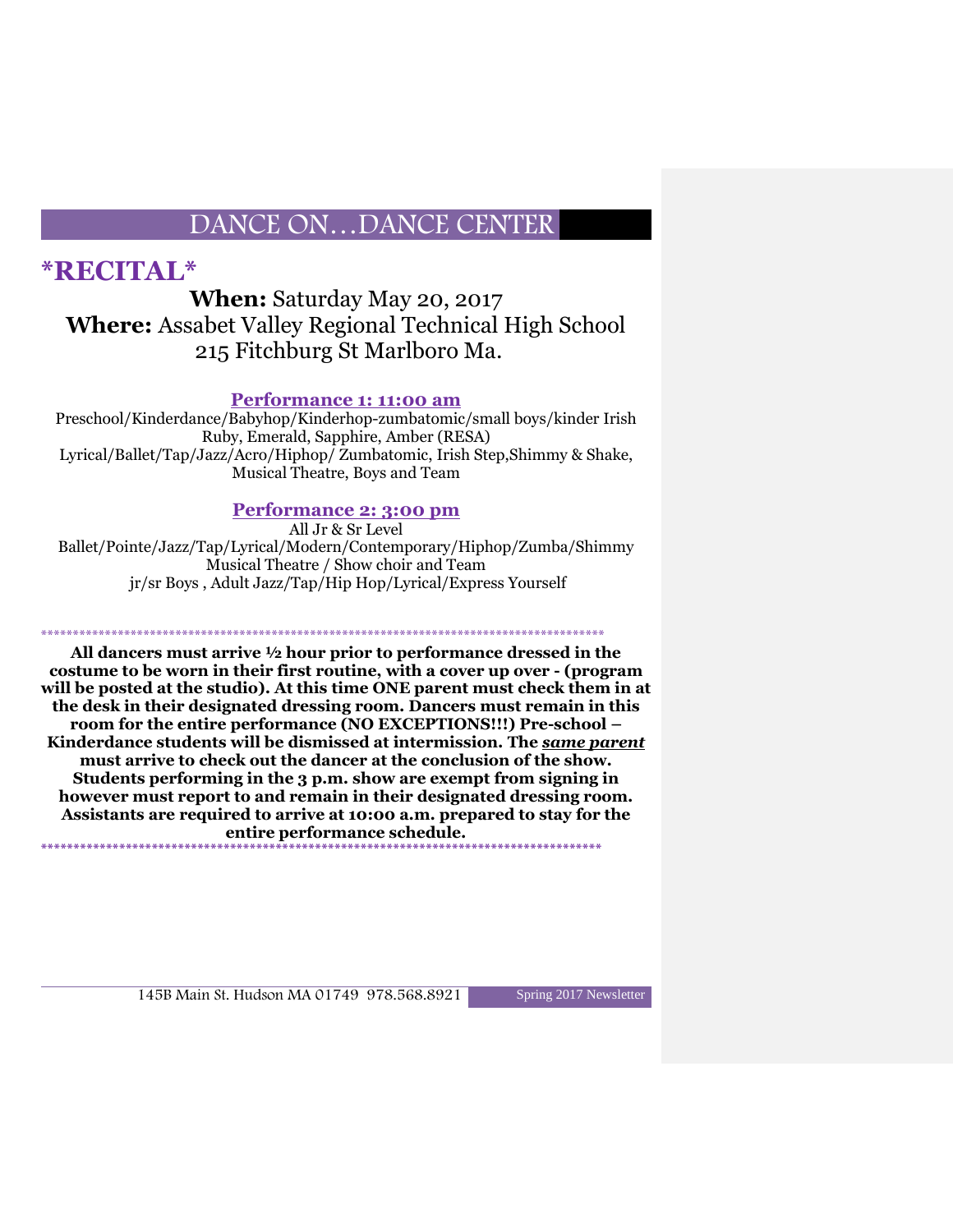## **\*DRESS REHEARSAL\***

Pre-school / kinderdance students

 **When:** Tuesday May 16, 2017 **Where:** Dance On…Studio, 145 B Main Street, Hudson

**Time:** 4:00 All Monday Students, 4:15 small Boys, 4:30 all Tuesday Students, 5:00 All Thursday Students, 5:30 All Saturday students

*Costumes should be worn and ONE parent is welcome to come in to video and photograph.*

#### 11:00 performance

## **When:** Wednesday May 17, 2017 **Where: Assabet Valley Regional High School Time:** 4:30

4:00 performance

#### **When:** Thursday, May 18, 2017 **Where: Assabet Valley Regional High School Time:** 4:00

Dress rehearsal is closed to family and friends to allow us to move through the routines quickly. One parent will be allowed into the auditorium to video and photograph. Dancers should arrive at the auditorium NO MORE than fifteen minutes prior to their rehearsal time, dressed in their first costume (program will be posted at the studio) Dance on… nor the custodial staff are responsible for lost or stolen items. Costume changes will be allowed in the designated area ONLY. **PLEASE…. LABEL ALL BELONGINGS (SHOES, COSTUMES, PROPS ETC…)** and keep them in your possession and organized!!!!

**There is absolutely no food or drink allowed in the auditorium at any time.**

145B Main St. Hudson MA 01749 978.568.8921 Spring 2017 Newsletter

**Commented [lb1]:**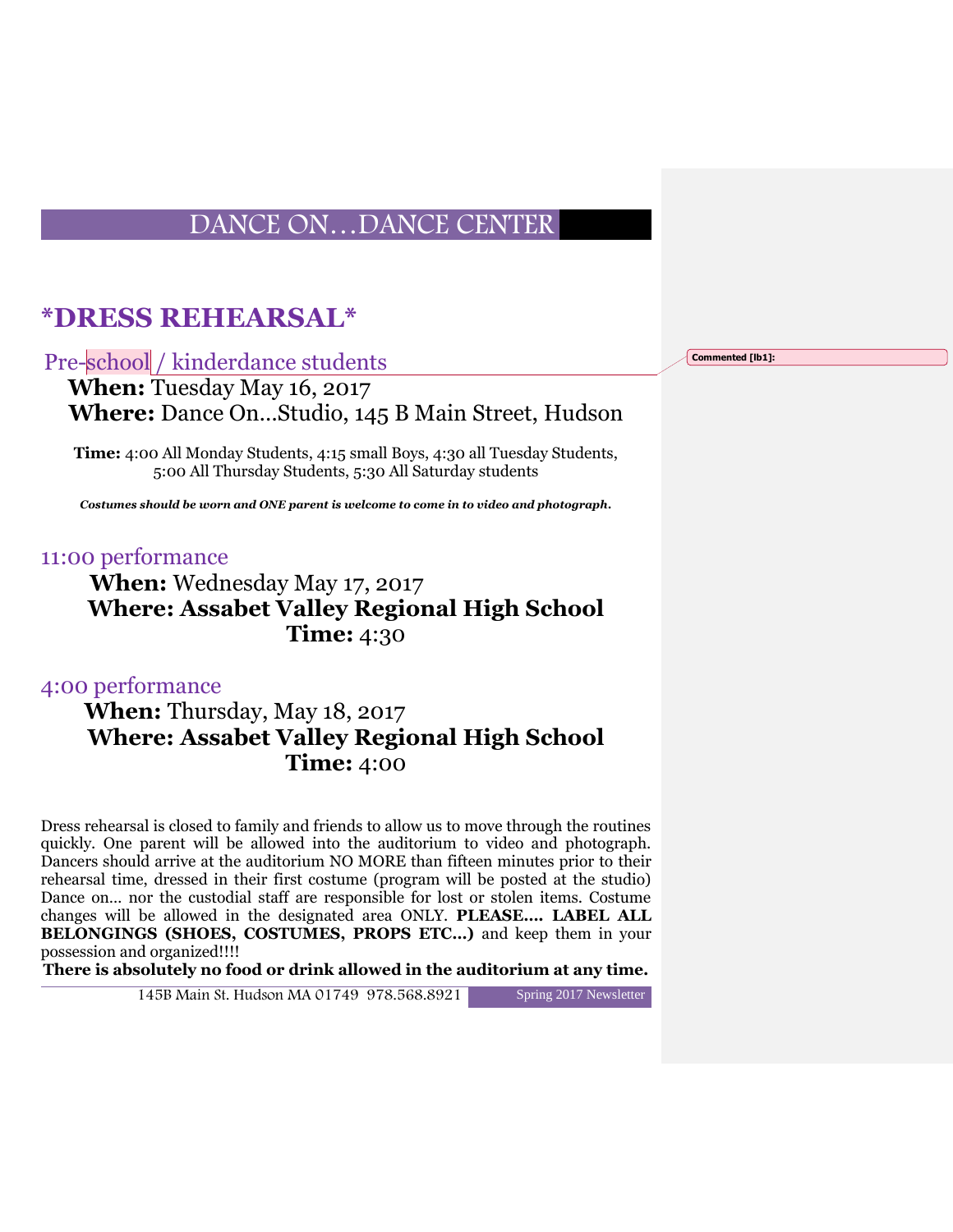# **\*Tights\***

#### **Tights can be ordered through our curtaincallforclass.com website! Password – danceon8**

**PINK TIGHTS:** Preschool 1&2, Kinderdance, baby/kinderhop, Ruby-Emerald Ballet/Tap, Sapphire-Amber Ballet/tap Jr/Sr 1&2 Ballet/Pointe, Kinder Irish

**TAN TIGHTS**: Jr Irish Hard Shoe, Ruby-emerald hip hop/jazz, Sapphire-Amber jazz/Lyrical /Hip hop, RESA/Jr/Sr Musical Theatre/show Choir & Acro, ALL Shimmy-N-Shake, All Jr & Sr Jazz, Tap, Hip Hop, Acro, Musical Theatre, Lyrical, Modern, Contemporary & Zumbatomic Students*. (Stirrup Preferred)*

**BLACK TIGHTS:** RESA Irish, Jr/Sr Irish

**UNDEROVER:** All RESA level and above students who will be changing costumes during their performance are *required* to purchase an under over to wear under their costumes the entire performance.

**SHOES:** All students must have the appropriate shoes for their recital routine …**If your dancer has outgrown their shoes be sure to ask about our second hand shoes.**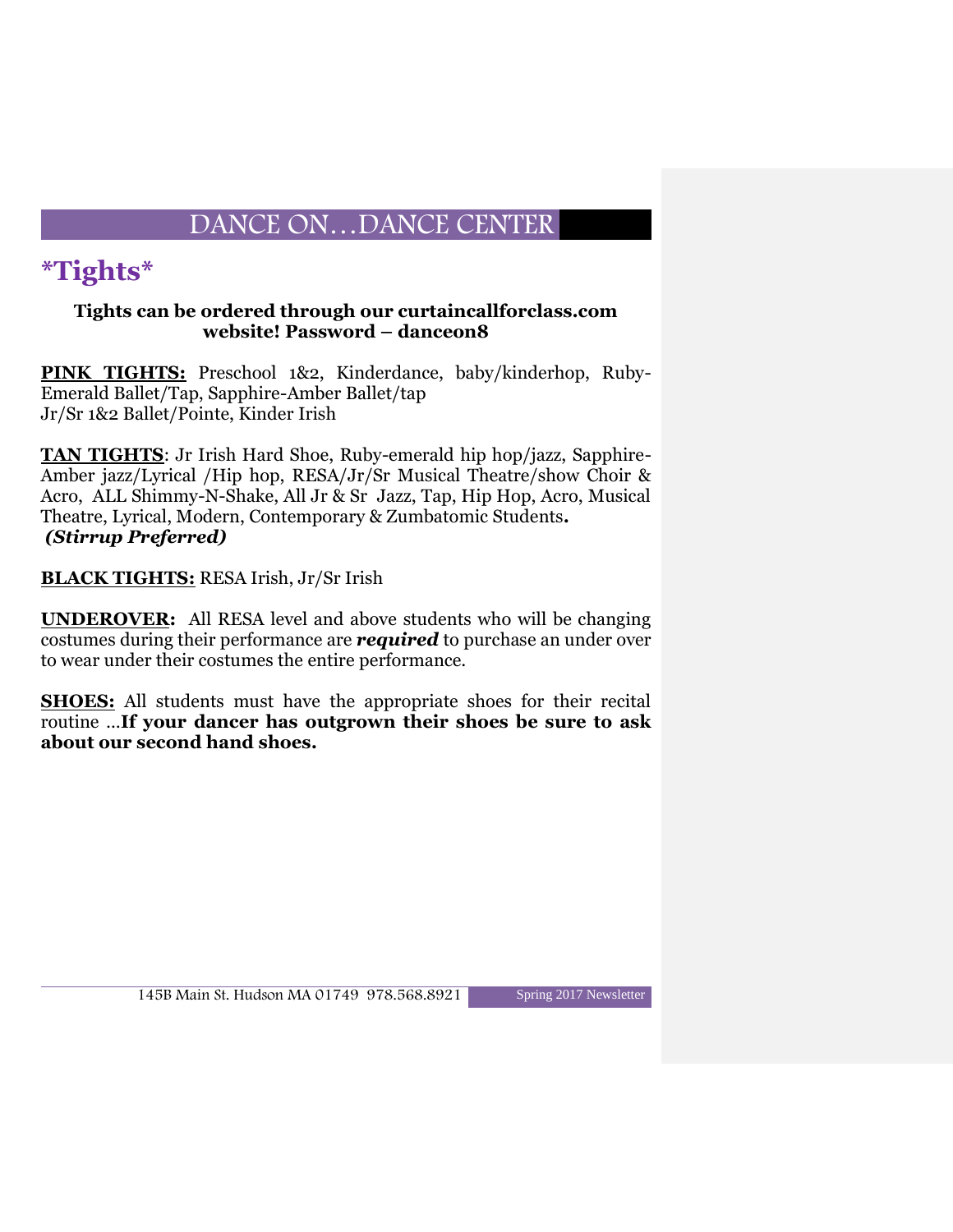#### **\*PICTURES\***

**Courtney Lucas will be joining us again this year** 

Courtney will be taking INDIVIDUAL photos at the studio on **Tuesday May 16, 2017** A signup sheet will be posted in the waiting room beginning Monday 4/24 Individual photos will be charged a \$5.00 sitting fee and given a link to purchase pictures directly.

#### **\*VIDEO\***

We are very happy to announce that Ellipsis entertainment will be recording our recital again this year. Jeremy and his crew did a great job last year! If you had a dvd sent to the studio and did not pick it up, WE STILL HAVE THEM so please feel free to come in any time.

## **\*AWARDS\***

Located by the front door**, from 4/24 through 4/29 ONE WEEK only**, will be a list for 5 year awards, 10 year awards and perfect attendance awards. Please make sure that your dancers name is on the list if they are eligible and wish to receive an award. (Perfect attendance is awarded to the dancer who has missed **no more** than 3 classes and made those classes up by attending a make-up class). Please note: awards will be presented at the start of dress rehearsal. Any student not on the list is not guaranteed an award or their name in the program.

# **\*TUITION\***

All tuition and/or costume balances MUST be paid prior to ticket purchase, NO EXCEPTIONS!!! We will no longer be able to hold tickets for those students with an outstanding balance, so please come prepared with separate checks. We will have a detailed list at the event box office with those students who do have an outstanding account and those people attempting to purchase tickets will be denied access to the performance. We sincerely apologize for the severity of these actions, however we find at this time it is necessary.

## **\*FALL REGISTRATION\***

Registration for fall classes will be held on

Wednesday August 2, 2017 3:00-8:00 pm Saturday August 5, 2017 - 10:00 am - 2:00 pm Wednesday September 6, 2017 – 4:00 - 7:00 pm Saturday September 9, 2017 10:00 am - 2:00 pm *Bring a new student to register and receive a D.O.D.C… t-shirt.* Classes will begin on Monday 9/11/17.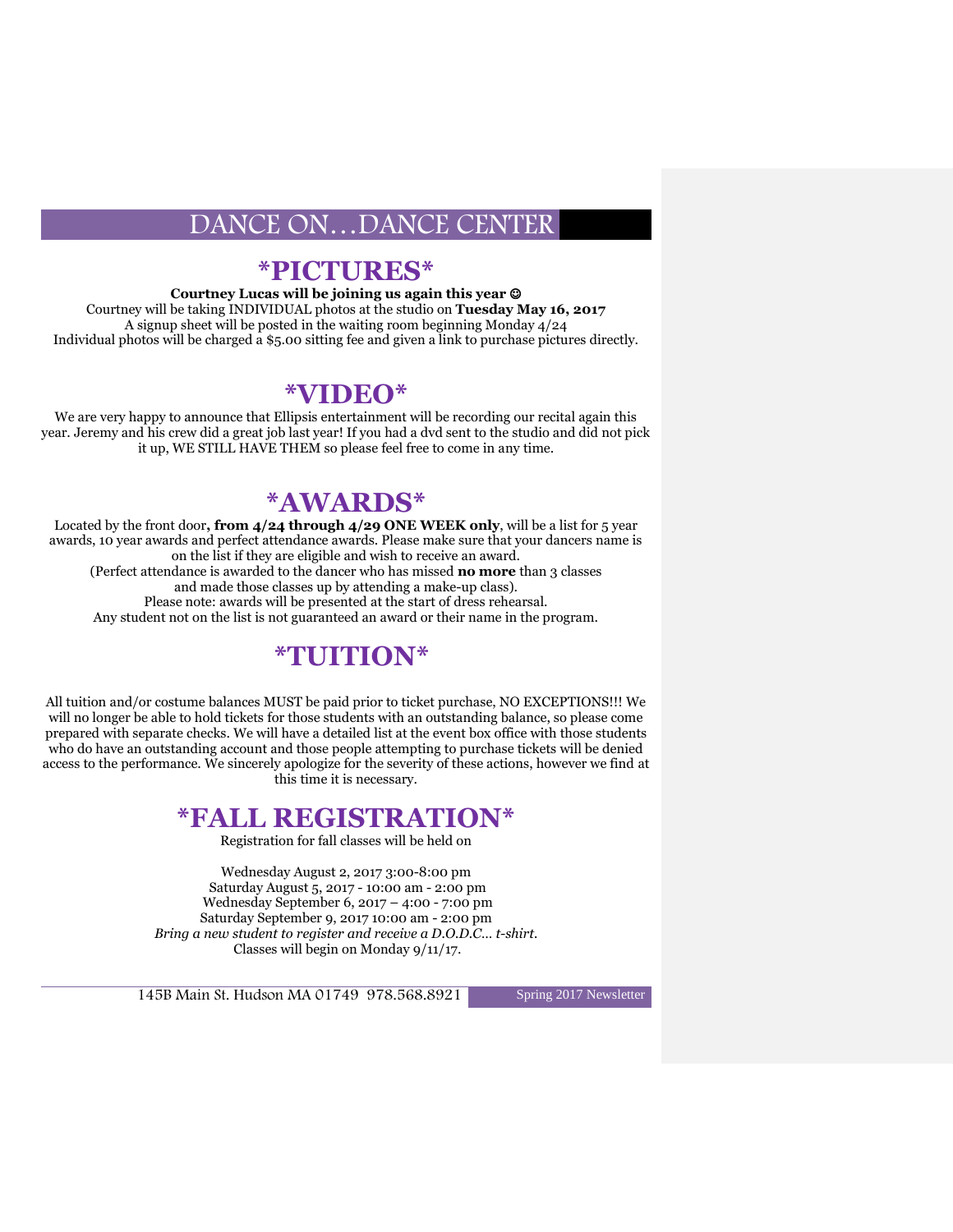# **\*SUMMER CAMP\***

## **Dance To The Music**

**June 31, 2017 – August 4 , 2017 9:00 a.m 1:00 p.m.**

Musical theatre camp ... complete with dancing singing and acting. This camp is open to *anyone* in 1st grade through 12th grade and will run for 1 week with a performance on Thursday afternoon. The cost of this camp will be \$195.00 first student \$150 second student

## **Princess Ballerina**

**July 31, 2017 through August 3, 2017 from 9:00-11:30 & 12:30 – 3:00 p.m.**

Miss Caitlyn will be once again holding her energetic fun filled ½ day camp for dancers aged 2-6. The cost of this camp is \$125.00

## **Summer Session**

**Wednesday June 7/14/21/28 4-7 p.m.**  3 classes per day Ballet/ Hip hop / Contemporary The cost of this camp \$85.00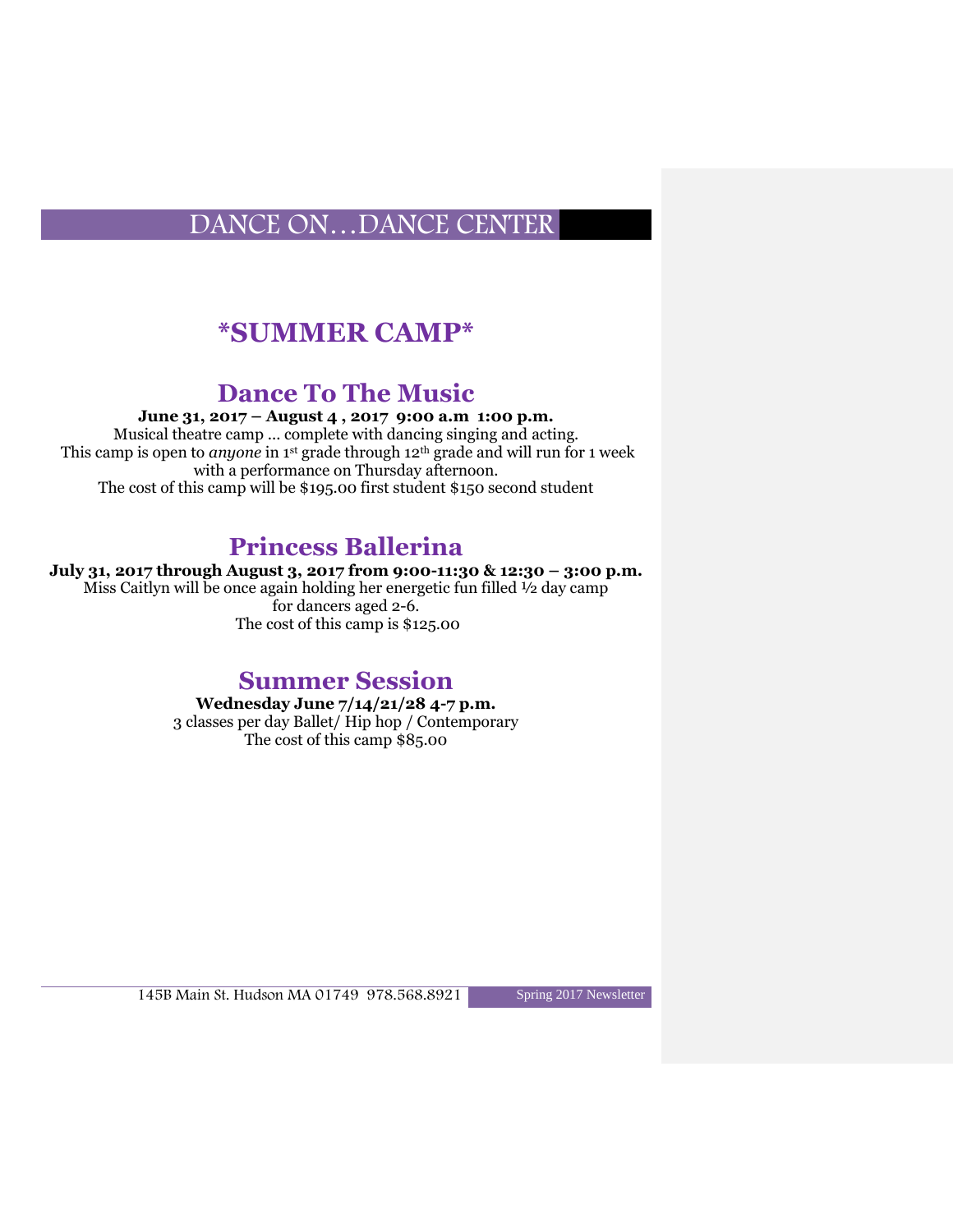## **\*TICKETS\* Tickets will only be sold through the mail.**

- Attached is a ticket order form. Please mail in your ticket order to the studio between April 22, 2017 and May 6, 2017 (orders left in the tuition box will be returned to you unprocessed).
- Nothing postmarked **before** April 22 will be processed.
- Please write **show time** (11:00 show/3:00 show) on the **outside** of the envelope.

#### **Please specify on order form handicap requirements**

- $\div$  Purchased tickets can be picked up at any of the 3 dress rehearsal dates.
- No ticket orders will be processed for any account with an outstanding tuition or costume balance.
- Tickets not purchased through the mail will only be available at the door the day of recital at general admission prices with NO discount.
- **There will be NO tickets sold at the dress rehearsal.**
- **ALL TICKET SALES ARE FINAL, there will be no exchanges.**

**A Friendly Reminder;** 

**The moms handling tickets are volunteering to help make the recital more enjoyable for everyone Any major problems or concerns should be brought directly to my attention immediately!**